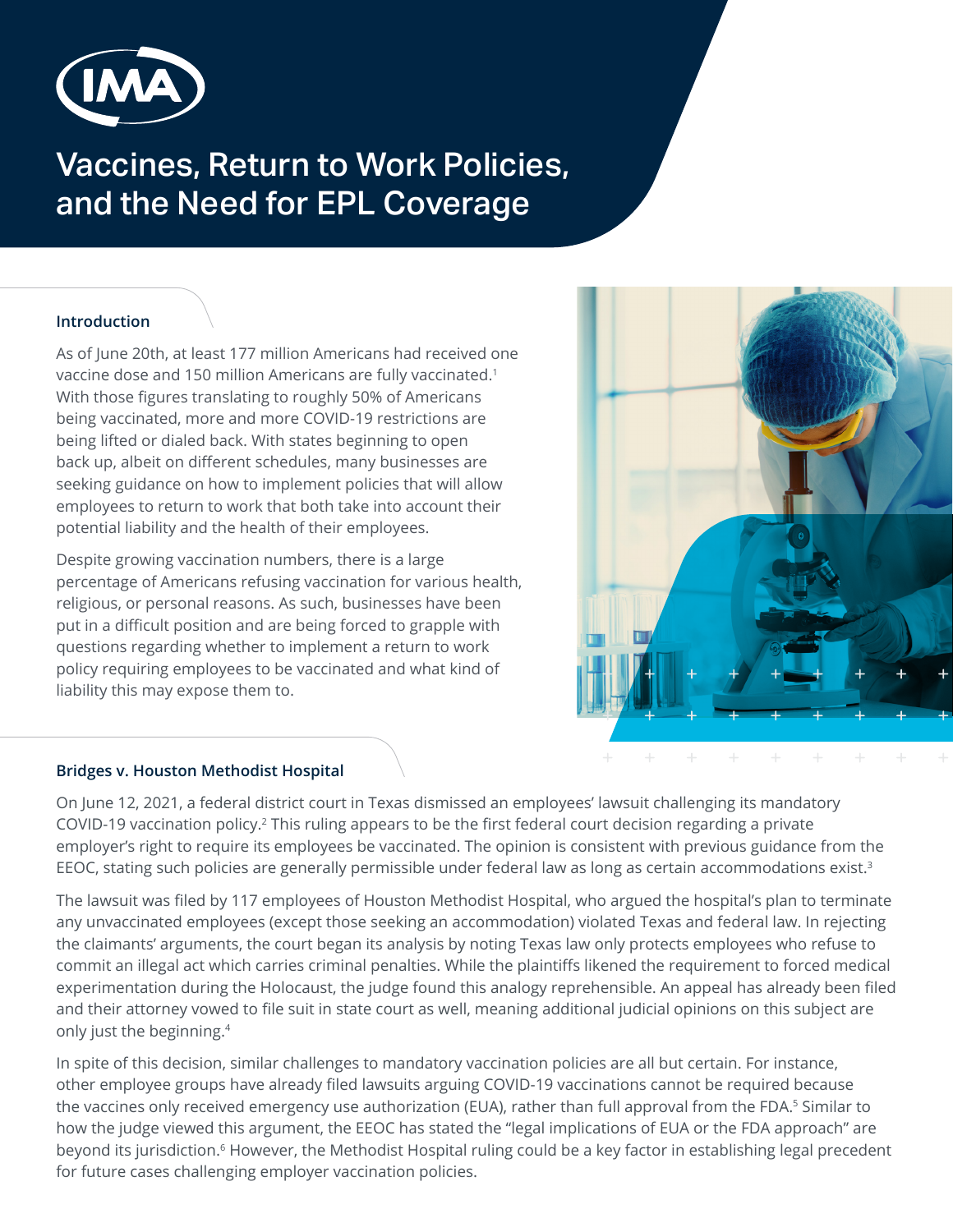#### **What is the Right Choice?**

As companies weigh their options on implementing mandatory vaccine policies, many factors will need to be considered. For example, employers in high risk settings or those who have responsibility for public safety that have traditionally required employees to be inoculated against other maladies (e.g. flu shots) will most likely be the first to implement mandatory vaccines policies. Vendors and other companies doing business with such entities will also likely have to take a hard look at whether mandatory vaccination is in the best interests of the business as a whole. However, just as every individual needs to make their own personal choice, companies will need to weigh the pros and cons associated with implementation of a formal policy against both the legal liability it presents along with the publicity that could ensue.

#### **PROS**

- + Employers can lower the risk of operational problems resulting from the spread of COVID-19 in the workplace
- + Employees in favor of vaccines may experience increased morale from knowing they are working at a company with like minded individuals.
- + Employees are more productive when they feel safe
- + Employers can safely benefit from the intangible synergies and improved company culture that comes from employees collaborating in person
- + Vaccinated employees will generally not need hospitalization if infected, helping to avoid short or long-term leave claims
- + Mandatory vaccinations will allow employers to avoid 2 sets of at-work safety protocols for the vaccinated versus unvaccinated
- + If return-to-work mandates occur, a mandatory vaccination policy may allow employers to avoid certain COVID-19 related risks such as work-comp claims

#### **CONS**

- Like Houston Methodist Hospital, you could be opening your company up to litigation that is both costly and time consuming
- Company morale could be negatively impacted if a large percentage of your workforce is not in favor of the vaccines
- It might be difficult to attract applicants with a formal policy in place
- If you work with companies that are adopting these policies and you do not, it might become difficult to retain their business
- If there is a rule in place, unvaccinated people may claim discrimination or preferential treatment of vaccinated employees to the detriment of the unvaccinated
- If an employee gets vaccinated in compliance with a company requirement and has a severe adverse reaction to the vaccine, it's possible the employer could be held liable for any damages caused